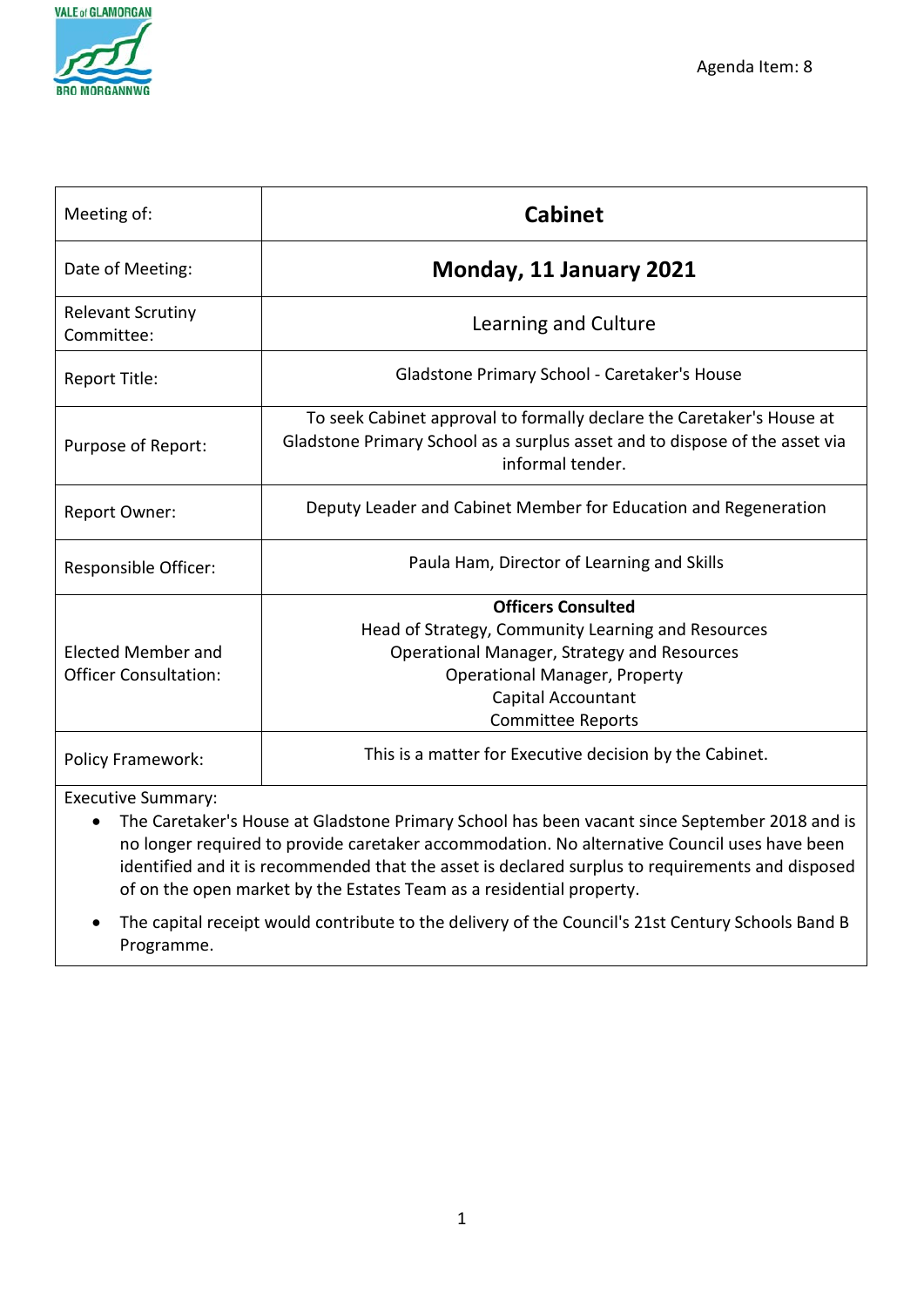# **Recommendations**

- 1. That the Caretaker's House at Gladstone Primary School is declared surplus to the Council's requirements.
- 2. That delegated authority is granted to the Head of Finance to market and dispose of the Caretaker's House as shown edged red on the plan attached at Appendix A in consultation with the Director of Learning & Skills and the Monitoring Officer / Head of Legal & Democratic Services on terms and conditions to be agreed.
- 3. That the capital receipt is used for the 21<sup>st</sup> Century Schools programme.
- 4. That Cabinet authorises the Monitoring Officer/ Head of Legal & Democratic Services to prepare, complete and execute the appropriate legal documentation required to dispose of the site.

## **Reasons for Recommendations**

- 1. To declare the site surplus to requirements as the building is no longer in use for caretaker accommodation.
- 2. To enable the marketing and disposal of the site to obtain a capital receipt which will be used to contribute towards funding Band B of the 21st Century Schools Programme.
- 3. As 2 above.
- 4. As 2 above.

### **1. Background**

- **1.1** The Caretaker's House at Gladstone Primary School has been vacant since September 2018 and is no longer required to provide caretaker accommodation. The location of the site and red line boundary is outlined in Appendix A.
- **1.2** It is recommended that the site is sold via informal tender as a residential property.

### **2. Key Issues for Consideration**

- **2.1** In accordance with the Council's disposal protocol the Insight Board has been consulted on the proposal and no alternative Council uses have been identified.
- **2.2** The capital receipt obtained from the disposal of the asset would contribute towards funding the Council's ambitious 21st Century Schools Band B Programme
- **2.3** This increase will see more than £135m being invested in our education estate by March 2024.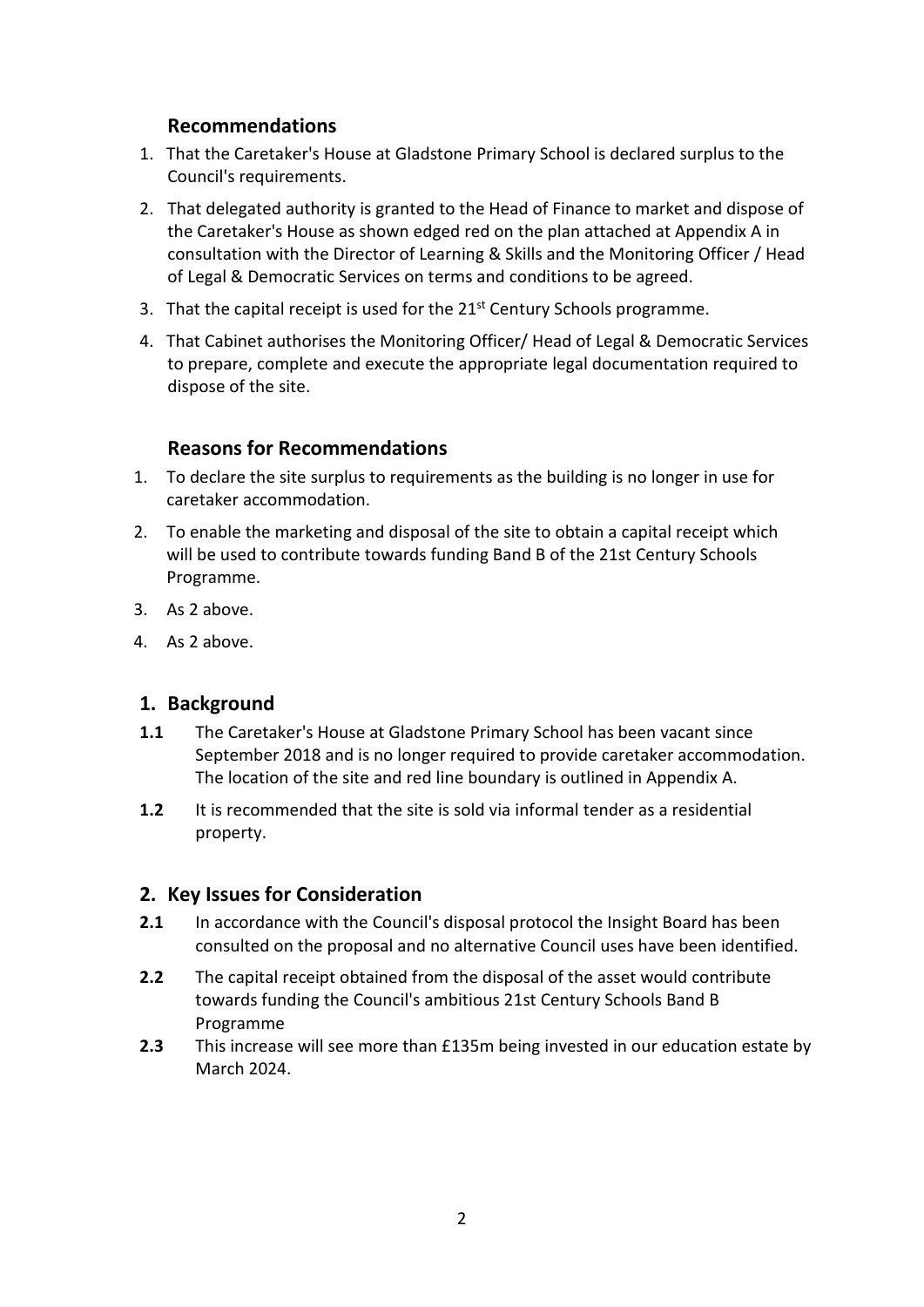# **3. How do proposals evidence the Five Ways of Working and contribute to our Well-being Objectives?**

- **3.1** The Well-being of Future Generations Act 2015 ("the 2015 Act") requires the Council to think about the long-term impact of their decisions, to work better with people, communities and each other and to prevent persistent problems such as poverty, health inequalities and climate change.
- **3.2** The Council has committed as part of the Corporate Plan 2020-2025 to achieving a vision of 'Working Together for a Brighter Future'. This plan is reflective of the Welsh Government's Well-being of Future Generations Act and is comprised of four Well-being objectives to deliver this vision:
- Objective 1 To work with and for our communities
- Objective 2 To support learning, employment and sustainable economic growth
- Objective 3 To support people at home and in their community
- Objective 4 To respect, enhance and enjoy our environment
- **3.3** To make sure we are all working towards the same purpose, the 2015 Act puts in place seven well-being goals on the Council. The 2015 Act makes it clear the listed public bodies must work to achieve all of the goals, not just one or two, these being:
- A prosperous Wales
- A resilient Wales
- A healthier Wales
- A more equal Wales
- A Wales of cohesive communities
- A Wales of vibrant culture and Welsh Language
- A globally responsible Wales
- **3.4** The capital receipt obtained from the disposal of the asset would be allocated to support the Council's 21st Century Schools Programme, which contributes to achieving the wellbeing goals by:
- Improving sustainability of school buildings through the creation of BREEAM Excellent accommodation.
- Ensure an efficient supply and demand of school places across the Vale of Glamorgan through effective forecasting of future demand.
- Providing additional school places to meet increased demand as a result of recent and proposed housing developments.
- Providing facilities available for community use.
- **3.5** The 2015 Act imposes a duty on all public bodies in Wales to carry out "sustainable development", defined as being, "The process of improving the economic, social, environmental and cultural well-being of Wales by taking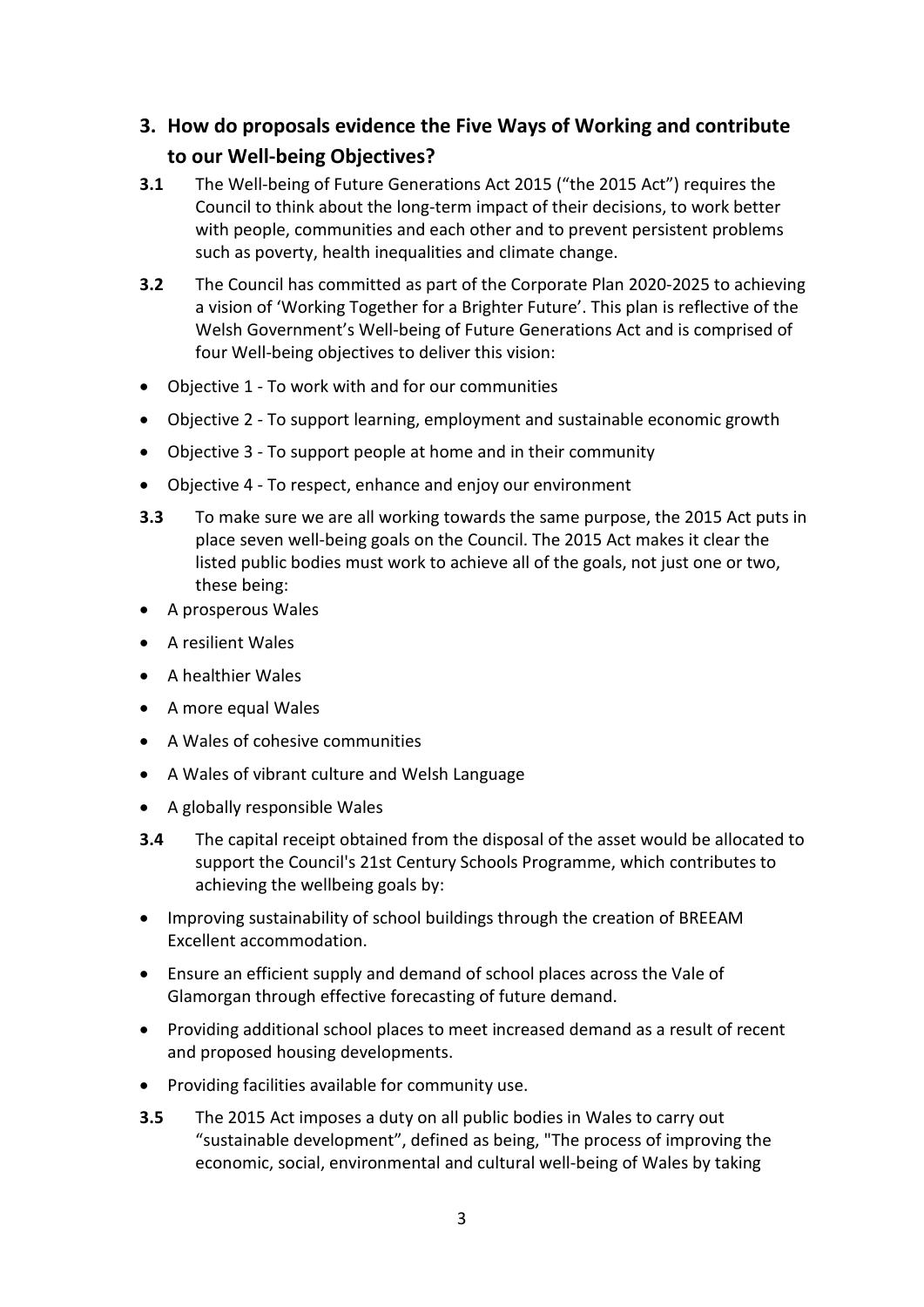action, in accordance with the sustainable development principle, aimed at achieving the well-being goals." The action that a public body takes in carrying out sustainable development includes setting and publishing well-being objectives, and taking all reasonable steps in exercising its functions to meet those objectives.

- **3.6** The 2015 Act sets out five ways of working needed for the Council to achieve the seven well-being goals, these being:
- The importance of balancing short-term needs with the needs to safeguard the ability to also meet long-term needs.
- Considering how the Council's objectives impact upon each of the wellbeing goals listed above.
- The importance of involving people with an interest in achieving the well-being goals and ensuring that those people reflect the diversity of the area which the Council services.
- Acting in collaboration with other persons and organisations that could help the Council meet its wellbeing objectives.
- Acting to prevent problems occurring or getting worse.
- **3.7** The 21st Century Schools Programme meets the five ways of working by:
- Responding to the need to ensure that there is a well-managed balance of supply and demand of school places as a result of recent and planned housing developments. It is recognised that the changing demographics in the Vale of Glamorgan will significantly affect the demand for our services. Short term and long term need and the assessment of demographic increases is an important aspect of the Council's strategic planning responsibilities.
- Developing schools that will have an environment reflective of the national mission for education in Wales and future curriculum.
- Working towards ensuring that all pupils within the Vale have every opportunity to attain the best possible outcomes. This ambition is achieved by ensuring that schools remain sustainable, reflects the needs of local communities and are equipped with the best possible learning environments.
- Contributing towards a healthier Wales by supporting sustainable transport strategies and providing additional sport facilities.
- Contributing towards a prosperous Wales by committing to working with Welsh Government on the 21st Century Schools Programme. The 21st Century Schools and Education Programme in the Vale of Glamorgan will drive greater social value while delivering on the Welsh Governments community benefits through its investment in education infrastructure and employment. Specifically, it will increase contributions to education, training and skills across the Vale and the region and provide opportunities for local tradespeople and to use local resources, wherever possible.
- Delivering rigorous consultation with open communication channels and numerous opportunities for stakeholders to engage throughout the process.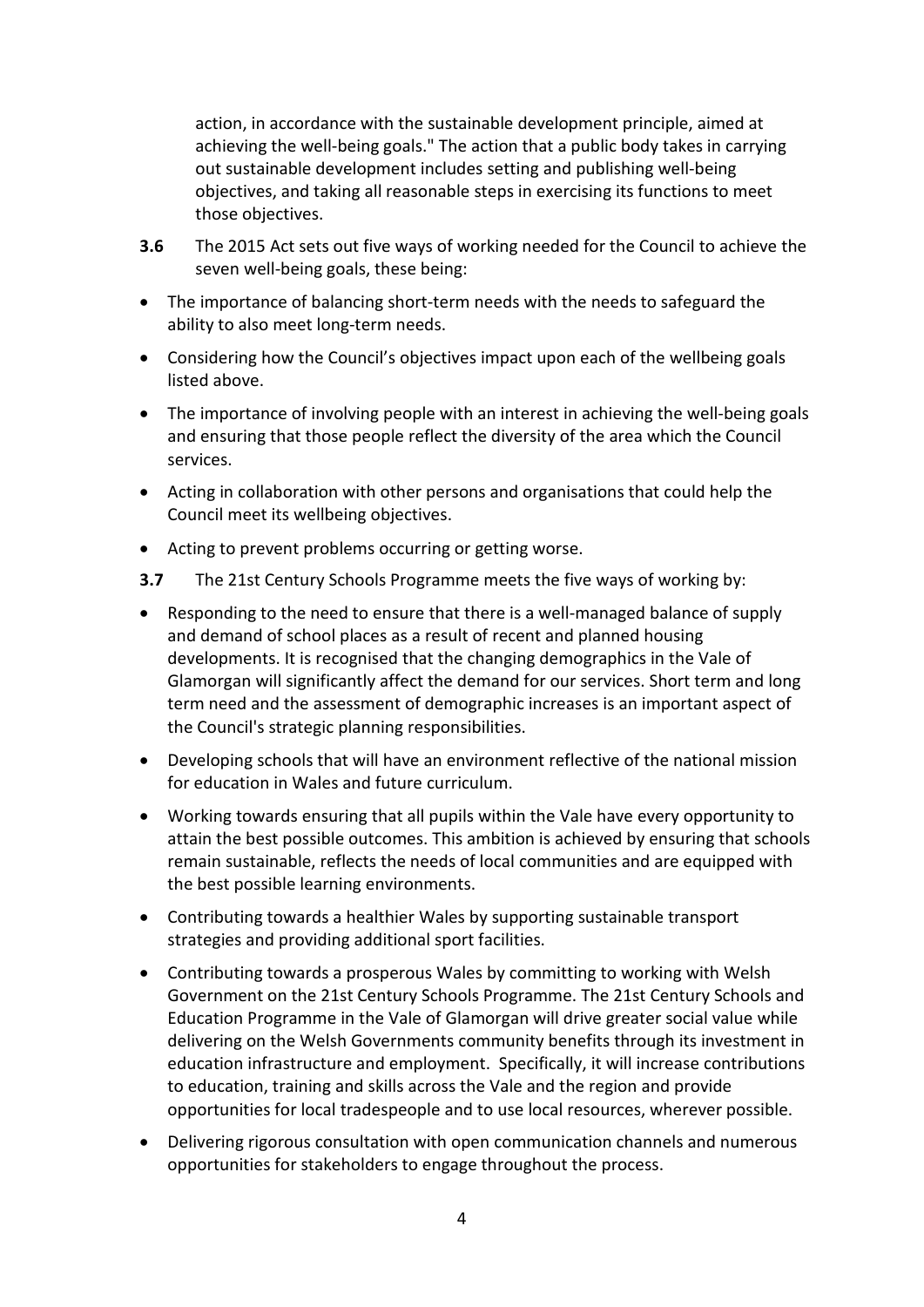• Ensuring that schools are of the right size, in the right places and serving the educational needs of their local communities as part of the school organisation process.

# **4. Resources and Legal Considerations**

## **Financial**

- **4.1** The disposal of the asset will reduce the revenue commitments for the Directorate of Learning & Skills. Currently the directorate funds utilities, council tax and other overheads associated with the property.
- **4.2** A small budget for marketing may be required, this will be met from existing budgets.
- **4.3** The disposal of the asset would result in a capital receipt which would be utilised to contribute to the Council's 21st Century Schools Band B Programme.

### **Employment**

**4.4** There are no employment implications for this report.

### **Legal (Including Equalities)**

**4.5** The Council has a statutory and fiduciary obligation to secure best consideration for the sale of its land and building assets pursuant to S123 of the Local Government Act 1972. There are exceptions to this requirement, however, the Council would not be looking to rely on these exceptions in this particular case.

# **5. Background Papers**

None.